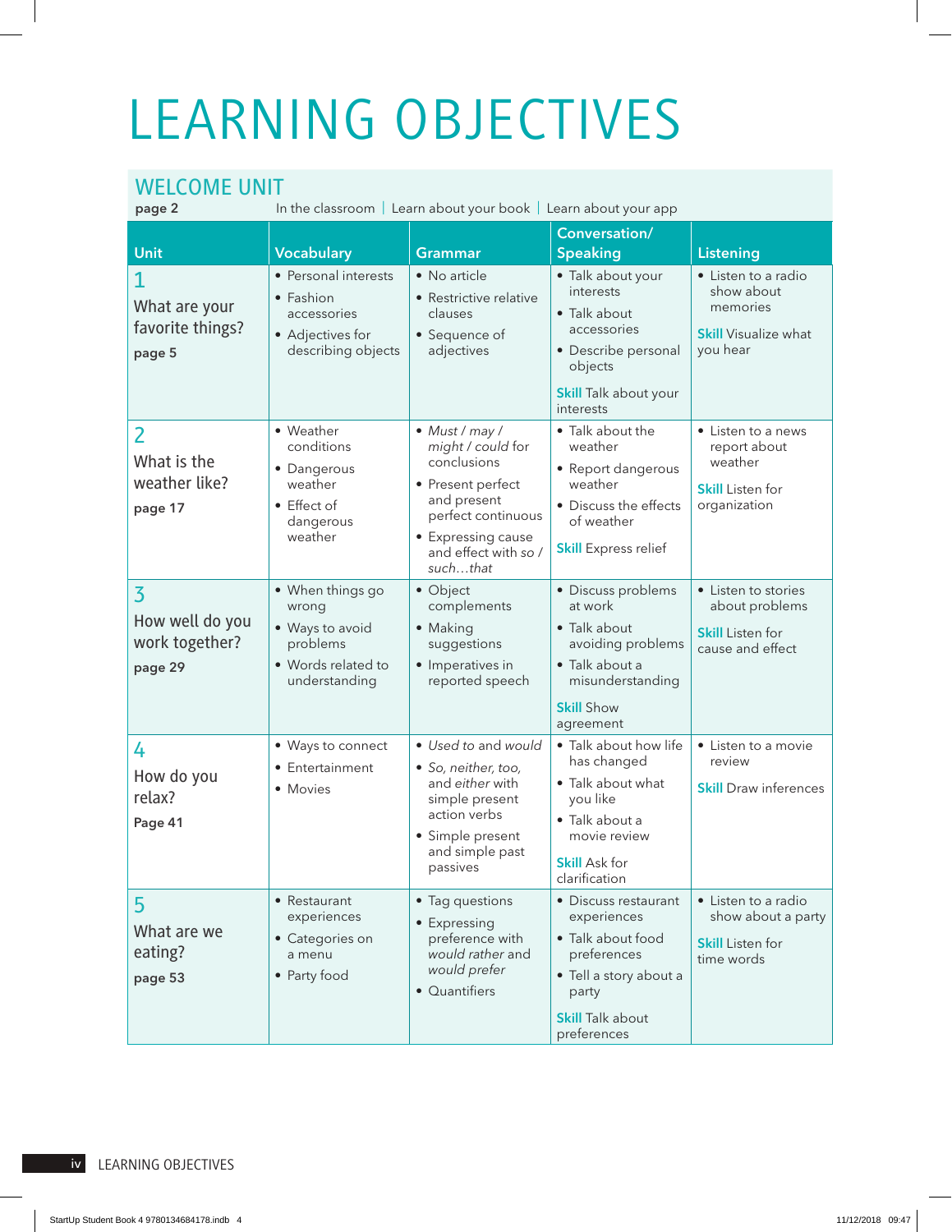| Pronunciation                                                                                                                        | <b>Reading</b>                                                                                                | <b>Writing</b>                                                                         | <b>Media Project</b>                                                 | <b>Learning Strategy</b>                                              |
|--------------------------------------------------------------------------------------------------------------------------------------|---------------------------------------------------------------------------------------------------------------|----------------------------------------------------------------------------------------|----------------------------------------------------------------------|-----------------------------------------------------------------------|
| • Main stress<br>• Intonation in<br>compliments                                                                                      | • Read about<br>making choices<br><b>Skill Find the</b><br>main idea                                          | • Write about<br>a friend<br><b>Skill Use a main</b><br>idea and supporting<br>details | · Make a video<br>about important<br>items and<br>memories           | <b>Grammar</b><br>• Use good<br>examples to make<br>new sentences     |
| • Pronouncing th<br>• Stressed and<br>unstressed words                                                                               | • Read about<br>extreme weather<br><b>Skill Identify</b><br>examples as<br>supporting details                 | • Write about a<br>weather event<br><b>Skill Organize one</b><br>idea per paragraph    | • Describe photos<br>of a time when<br>weather changed<br>your plans | <b>Vocabulary</b><br>· Make a vocabulary<br>word web                  |
| • Stress and word<br>endings<br>• Numbers and<br>moving stress                                                                       | • Read about<br>creative thinking<br><b>Skill Understand</b><br>extended definitions                          | • Write about<br>communication<br>skills<br><b>Skill Develop an</b><br>argument        | • Describe photos<br>of co-workers and<br>friends                    | <b>Pronunciation</b><br>· Listen, read,<br>and say                    |
| · Blended<br>pronunciation of<br>used to ("useta")<br>• Sentence rhythm                                                              | • Read an interview<br>with a location<br>scout<br><b>Skill Make</b><br>predictions based<br>on text features | • Write a movie<br>review<br><b>Skill</b> Use contrast to<br>express your opinion      | • Describe photos<br>about your favorite<br>band, book, or<br>movie  | <b>Grammar</b><br>• Find grammar<br>examples in real-<br>life English |
| $\bullet$ The sounds / $\int$ /, / $\frac{7}{3}$ /<br>/tf/, and $\frac{dy}{dx}$<br>$\bullet$ The sounds /u/, /u/,<br>and $/\Lambda/$ | • Read a restaurant<br>review<br>Skill Identify author's<br>opinion with key<br>words                         | • Write a food blog<br><b>Skill Use specific</b><br>details                            | • Make a video of<br>your favorite meal                              | <b>Vocabulary</b><br>• Use new<br>vocabulary in<br>daily life         |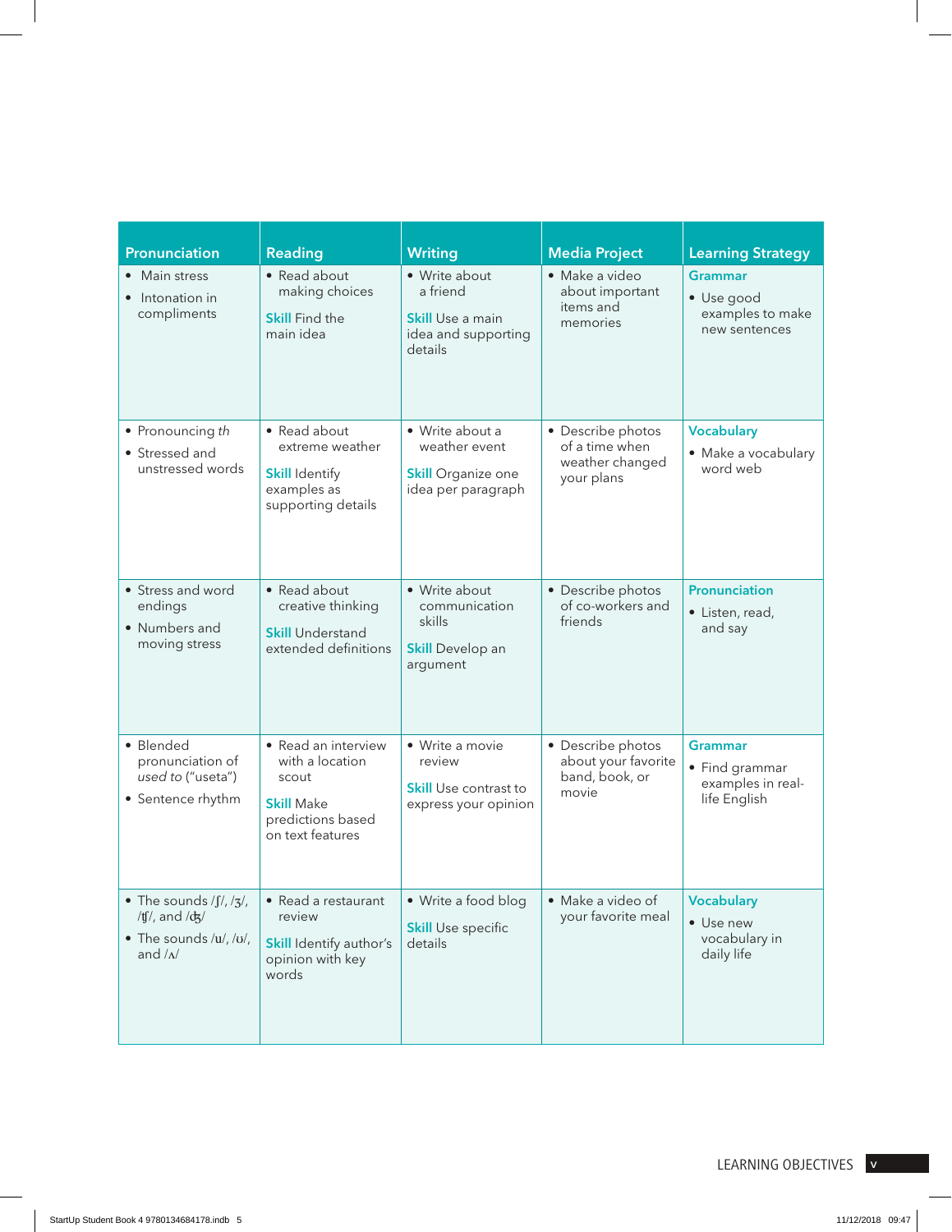|                                                  |                                                                                                |                                                                                                                                                              | Conversation/                                                                                                                                          |                                                                                                                      |
|--------------------------------------------------|------------------------------------------------------------------------------------------------|--------------------------------------------------------------------------------------------------------------------------------------------------------------|--------------------------------------------------------------------------------------------------------------------------------------------------------|----------------------------------------------------------------------------------------------------------------------|
| Unit                                             | <b>Vocabulary</b>                                                                              | <b>Grammar</b>                                                                                                                                               | <b>Speaking</b>                                                                                                                                        | <b>Listening</b>                                                                                                     |
| 6<br>How do you stay<br>healthy?<br>page 65      | • Fitness activities<br>• Managing stress<br>• Staying healthy                                 | • Gerunds as<br>subjects and<br>objects<br>$\bullet$ Past forms of be +<br>going to for past<br>intentions<br>• Prepositions<br>of time                      | • Talk about fitness<br>activities<br>• Talk about<br>managing stress<br>· Give advice on<br>staying healthy<br><b>Skill Reply questions</b>           | • Listen to a podcast<br>about exercise<br><b>Skill</b> Listen for<br>enumeration                                    |
| 7<br>How do you do<br>this?<br>page 77           | • Technology verbs<br>• Describe work and<br>co-workers<br>• Phrasal verbs                     | · Embedded wh-<br>questions<br>• Comparisons with<br>asas<br>• Phrasal verbs with<br>objects                                                                 | • Ask about how to<br>do something<br>• Talk about<br>expectations<br>• Give instructions<br><b>Skill Respond to</b><br>"thank you"                    | • Listen to voicemail<br>messages<br><b>Skill</b> Listen for<br>instructions                                         |
| 8<br>How are you<br>feeling?<br>page 89          | • Common health<br>problems<br>• The flu<br>• When you are sick                                | • May / might /<br>could with the<br>continuous to<br>show possibility<br>· Subordinating<br>conjunctions in<br>time clauses<br>• Future real<br>conditional | • Talk about feeling<br>sick<br>· Talk about the flu<br>• Discuss what<br>happens when<br>you get sick<br><b>Skill</b> Show concern                    | • Listen to a podcast<br>about the flu<br><b>Skill</b> Listen for signal<br>words                                    |
| 9<br>Can you tell me a<br>story?<br>page 101     | • Adjectives to<br>describe<br>• Morning routines<br>• Verbs for thinking<br>and understanding | • Reflexive pronouns<br>• Past continuous<br>with while and<br>when<br>• Infinitives of<br>purpose                                                           | · Tell a personal<br>story<br>• Retell a story<br>• Explain how you<br>learned to do<br>something<br><b>Skill</b> Show interest                        | • Listen to a podcast<br>about learning<br><b>Skill</b> Listen for details                                           |
| 10<br>What will the<br>future bring?<br>page 113 | • Dreams and<br>ambitions<br>• Helping others<br>• Making decisions                            | • Noun clauses<br>with that<br>• Present unreal<br>conditional<br>• Past perfect                                                                             | • Discuss hopes and<br>dreams<br>• Talk about what if<br>situations<br>• Tell someone's<br>success story<br><b>Skill Respond with</b><br>encouragement | • Listen to a podcast<br>about someone's<br>life<br><b>Skill</b> Listen for key<br>words in questions<br>and answers |